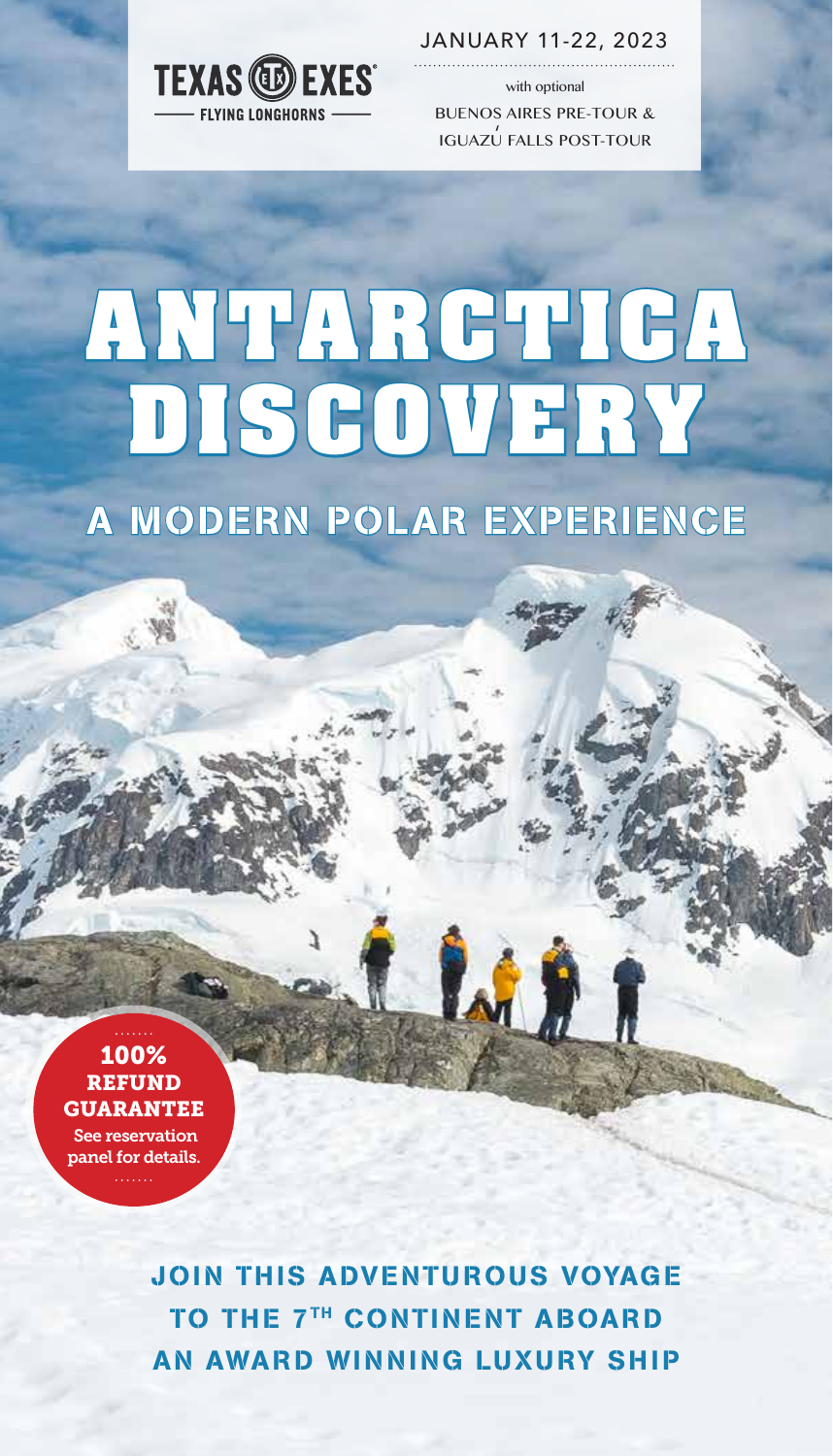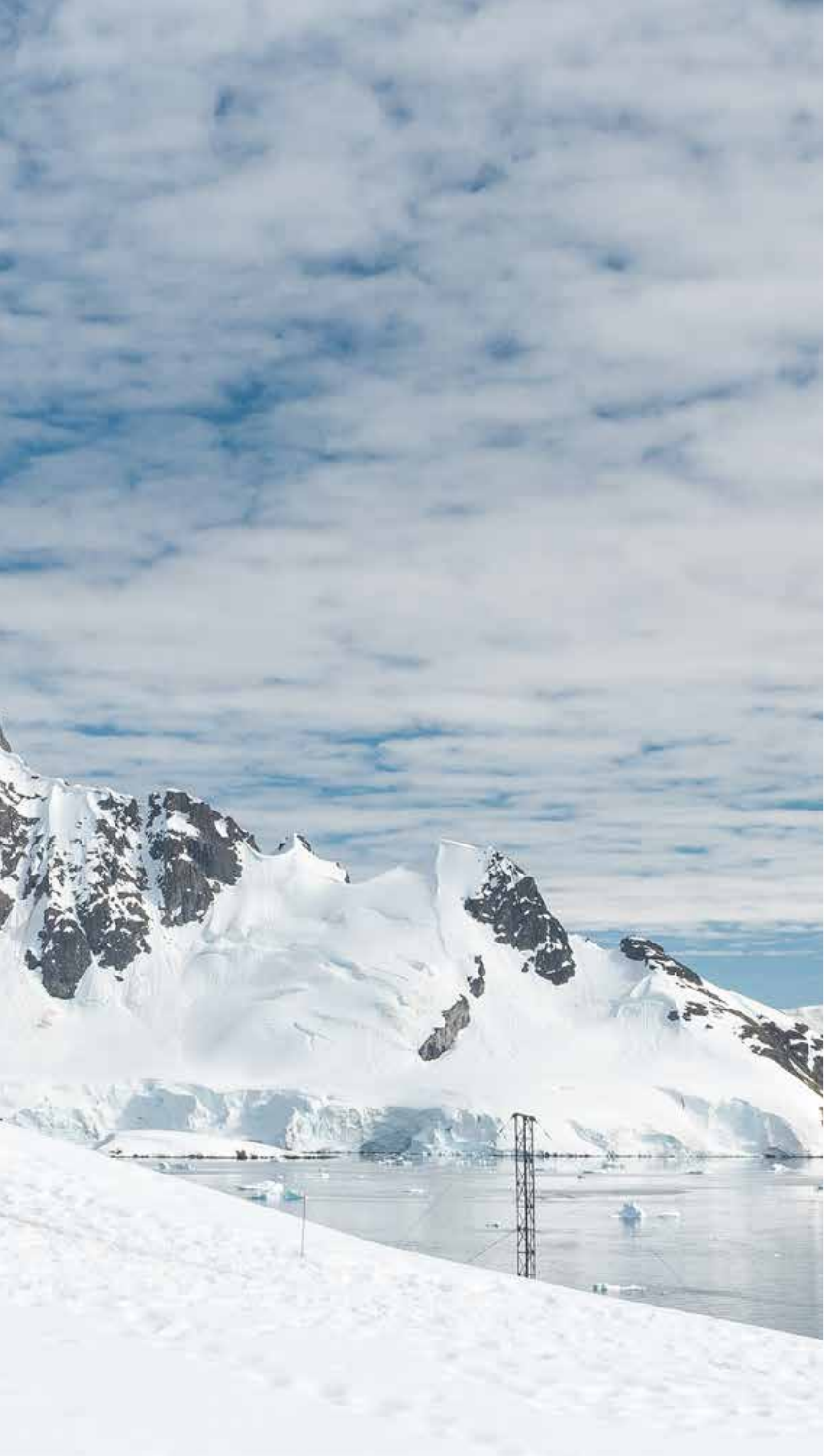

#### Dear Texas Ex,

Please join us for a once-in-a-lifetime adventure to experience the boundless beauty and pristine vastness of Antarctica. This remote continent and its precarious waterways have hosted some of the most courageous explorers in history, and have been the scenes of both triumph and tragedy since Captain Cook first sailed the region in 1773.

Embark from Ushuaia, Argentina, and cruise through the Drake Passage to the South Shetland Islands amid the Antarctic Peninsula—exploring the dramatic landscapes and remarkable wildlife that call this continent home. Trek through penguin rookeries, observe vast flocks of seabirds, learn about Antarctic ice conditions, and discover the sites of both past and present scientific expeditions.

Your expedition vessel for this amazing journey is the modern, 190-guest *Ocean Victory,* a nimble craft designed specifically for polar cruising—with large cabins, exceptional amenities, and a knowledgeable and friendly crew. Carefully selected specifically for this program, her small size provides the ability and agility to maneuver narrow channels and access bays that are closed to bigger vessels. The craft also boasts innovative new features including Rolls-Royce zero speed stabilizers and a patented X-Bow that offers a more comfortable and stable voyage.

This outstanding itinerary is brought to you by the Texas Exes Flying Longhorns travel program, which supports the association's mission of promoting and protecting The University of Texas at Austin and uniting its alumni around the world. While you do not have to be an alumnus of UT to travel with us, we do ask that all Flying Longhorns travelers have an active membership in the Texas Exes. Memberships start at just \$50.

The association is a huge proponent of continuing education and there is no better classroom than our world. Experience stunning natural beauty and rich culture in the company of your fellow Longhorns! Are you ready for the adventure of a lifetime? We're standing by to answer all of your questions and/or take your reservation. Capacity is limited on this popular program and it may sell out quickly.

To secure your spot, please contact the Flying Longhorns travel office at 800-594-3900 or travel@texasexes.org with questions or to make a reservation. Or you may fax the reservation form to us at 512-672-6134.

Best regards,

Your Flying Longhorns Travel Team: Shelley, Janice & Leslie

As we embark on this new world of group travel, the health and well-being of our guests, our team, and the communities we visit remain our top priority. For a detailed listing of the enhanced safety measures and hygiene protocols specific to our tours, please visit orbridge.com/wellness.

*Orbridge takes seriously the responsibility to minimize our global environmental impact. Each year we plant 100,000 trees in U.S. State Forests with afforestation needs as an on-going initiative among our evolving sustainability efforts. Learn more at orbridge.com/going-green.*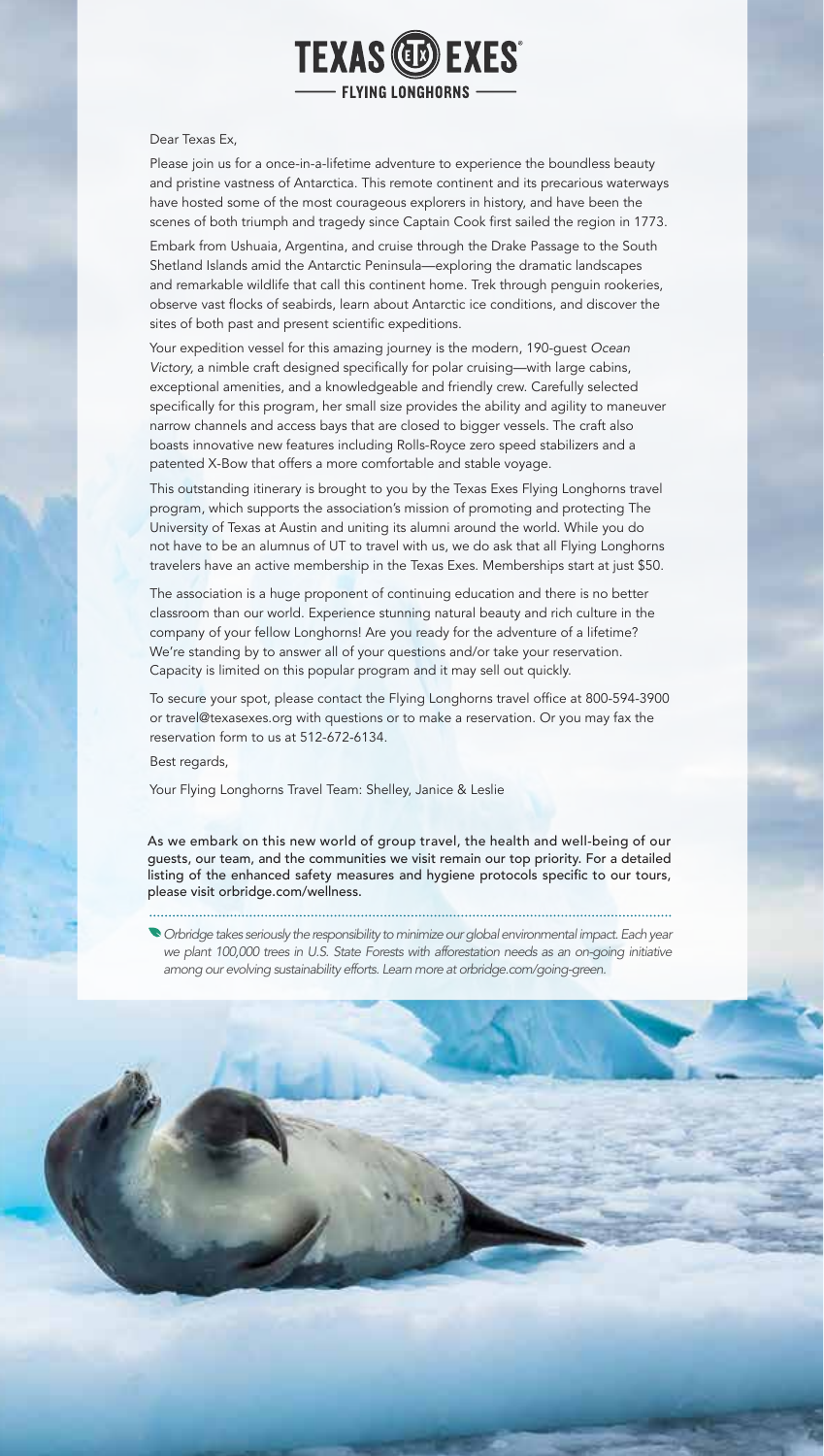## **Your 12-Day Itinerary**

*Due to weather and ice patterns, itineraries are guidelines and may change in order to maximize wildlife and natural encounters.*

Day 1: En Route from U.S.<sup>+</sup> **Day 2:** Arrive in Ushuaia, Argentina Overnight: Arakur Ushuaia Resort & Spa **Day 3:** Ushuaia – Embarkation  $(B,D)$ Wildlife and iceberg viewing, Beagle Channel, welcome gathering Overnight: *Ocean Victory* Days 4-5: Drake Passage (B, L, D daily) Tierra del Fuego Archipelago, educational presentations Overnight: *Ocean Victory* Days 6-9: South Shetland Islands / Antarctic Peninsula (B,L,D daily) Zodiac excursions, wildlife and glacier viewing, optional sea kayaking excursion

Overnight: *Ocean Victory*

- Days 10-11: Drake Passage (B, L,D daily) Lectures, time at leisure, special farewell cocktail Overnight: *Ocean Victory*
- Day 12: Ushuaia Disembarkation / Depart for U.S. (B)

Activity Level: This program offers a variety of activities including shore excursions and small boat cruises. We expect that guests be sure-footed on stairs and ramps, be able to walk or hike at least one mile on uneven and slippery terrain, and be comfortable managing landings on various terrain and boarding small vessels—both from shore and the deck of the *Ocean Victory*. Ship staff will assist guests during each landing. On board, guests should be able to manage unexpected and unpredictable motion from the movement of the ship.

*†NOTE: Travel time from/to U.S. may take up to two days* depending on flight schedules.

(B = Breakfast, L = Lunch, D = Dinner)



## **Discover**

- Explore the South Shetland Islands and the Antarctic Peninsula, a beautiful island chain filled with an impressive variety of wildlife.
- Cruise aboard the perfect vessel for exploration. *Ocean Victory* is an Ice Class 1A super (equivalent to Polar Class 6), featuring 83% staterooms with balconies and a unique X-Bow ship design. The inverted bow quickens the Drake Passage crossing as it slices through waves, reducing rolling by 80%—and helping to prevent possible seasickness.
- Explore at your own pace, with numerous passenger landings and explorations throughout the voyage, aided by a nimble fleet of Zodiacs and knowledgeable guides.

## **Interact**

- Enjoy the company and keen insights of expert expedition guides, scientists, and lecturers throughout the journey.
- Join the optional Polar Camping excursion (\$350 per person; limited availability). With specialized performance gear and expert guidance, sleep in a cozy bivy sack as other hearty explorers have done.
- Join the optional Sea Kayaking excursion (\$250 per person; limited availability). This is a one-time opportunity to explore the outstanding grandeur and magical beauty of the polar regions using a kayak. Participants must have prior kayaking experience.
- Take advantage of the ship's impressive amenities, including a heated infinity swimming pool, two hot tubs, spa, gym, lounges, outdoor bar, and interactive dining experience.

## **What's Included**

- 1 night luxury hotel accommodations (including breakfast) in Ushuaia prior to embarkation
- 9 nights accommodations onboard *Ocean Victory*, including all onboard meals
- 24-hour self-service coffee and tea facilities onboard
- All scheduled landings and excursions (subject to weather and ice conditions)
- Your own expedition parka to keep
- A pair of insulated rubber boots for shore landings for the duration of the cruise (to be returned prior to disembarkation)
- Access to a photographic trip log (shared with guests after the voyage via an online link)
- All shipboard gratuities
- All luggage porterage
- Port fees
- Transfers from the hotel to the ship
- Group transfers for all guests arriving and departing during the suggested times

#### **Important Note**

*Due to the remote location of this tour, medical insurance and medical evacuation insurance is required with a minimum coverage of \$200,000. Orbridge's Guest Services team can assist with any questions regarding evacuation insurance.*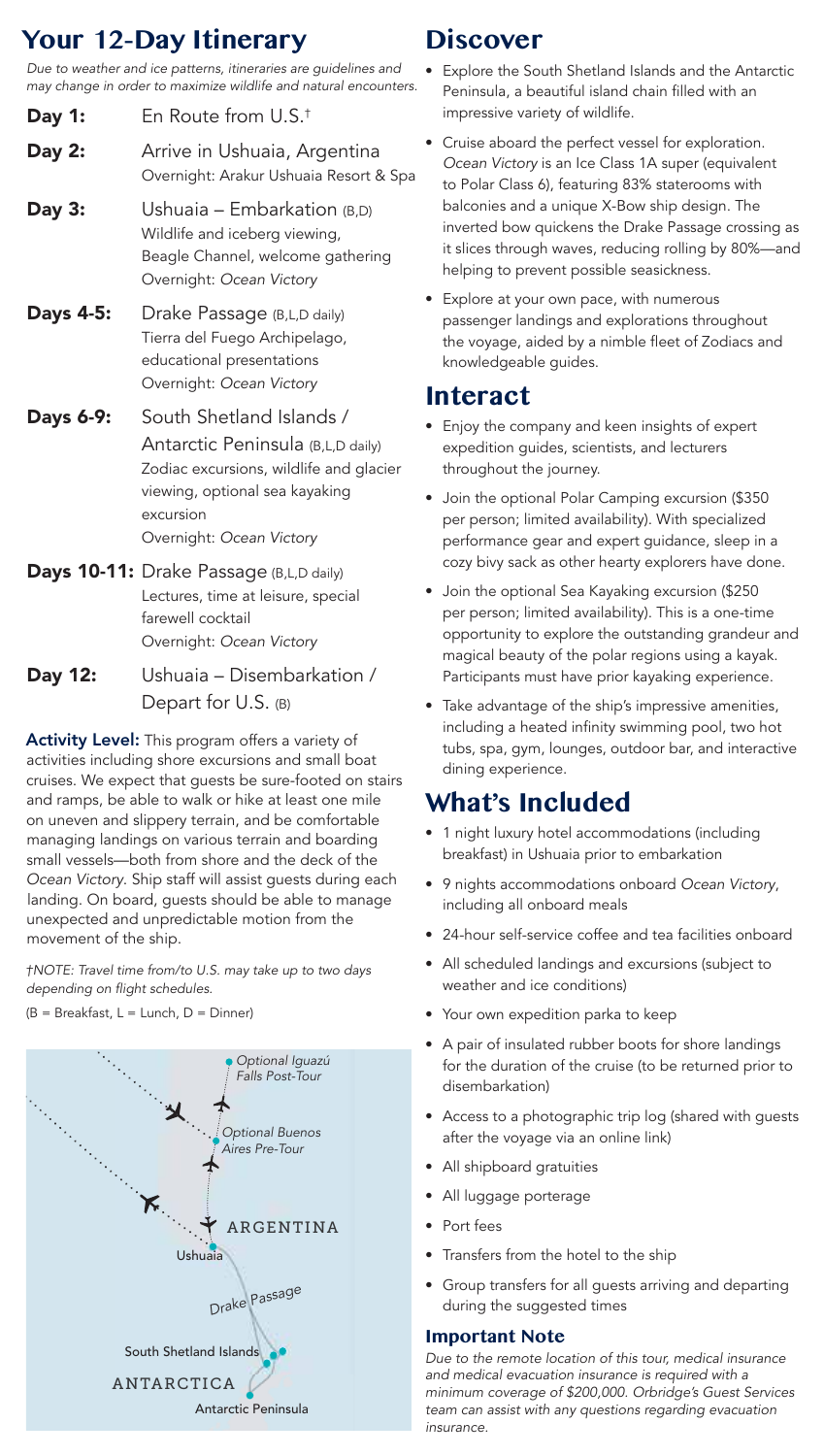

## **Onboard Accommodations**

Accommodating 190 guests, *Ocean Victory* adeptly blends aesthetics, utility, and environmental responsibility to ensure comfort, adventure, and sustainability in Antarctica. *Ocean Victory* boasts the highest Polar code 6 and Ice class 1A designations, making it an ideal vessel for small-ship expedition cruising. Sturdy construction and a patented X-Bow design create excellent maneuverability and enjoyable travel by reducing seasickness, noise, and vibration. All cabins are well-appointed and feature exceptional space, amenities, and ocean views. Suite categories include exclusive complimentary amenities—laundry service and a well-stocked mini bar.

Built with an environmental focus, this vessel implements a green initiative program using only sustainable seafood, biodegradable laundry products, and removing single-use plastics. Special engine controls optimize speed and fuel consumption.







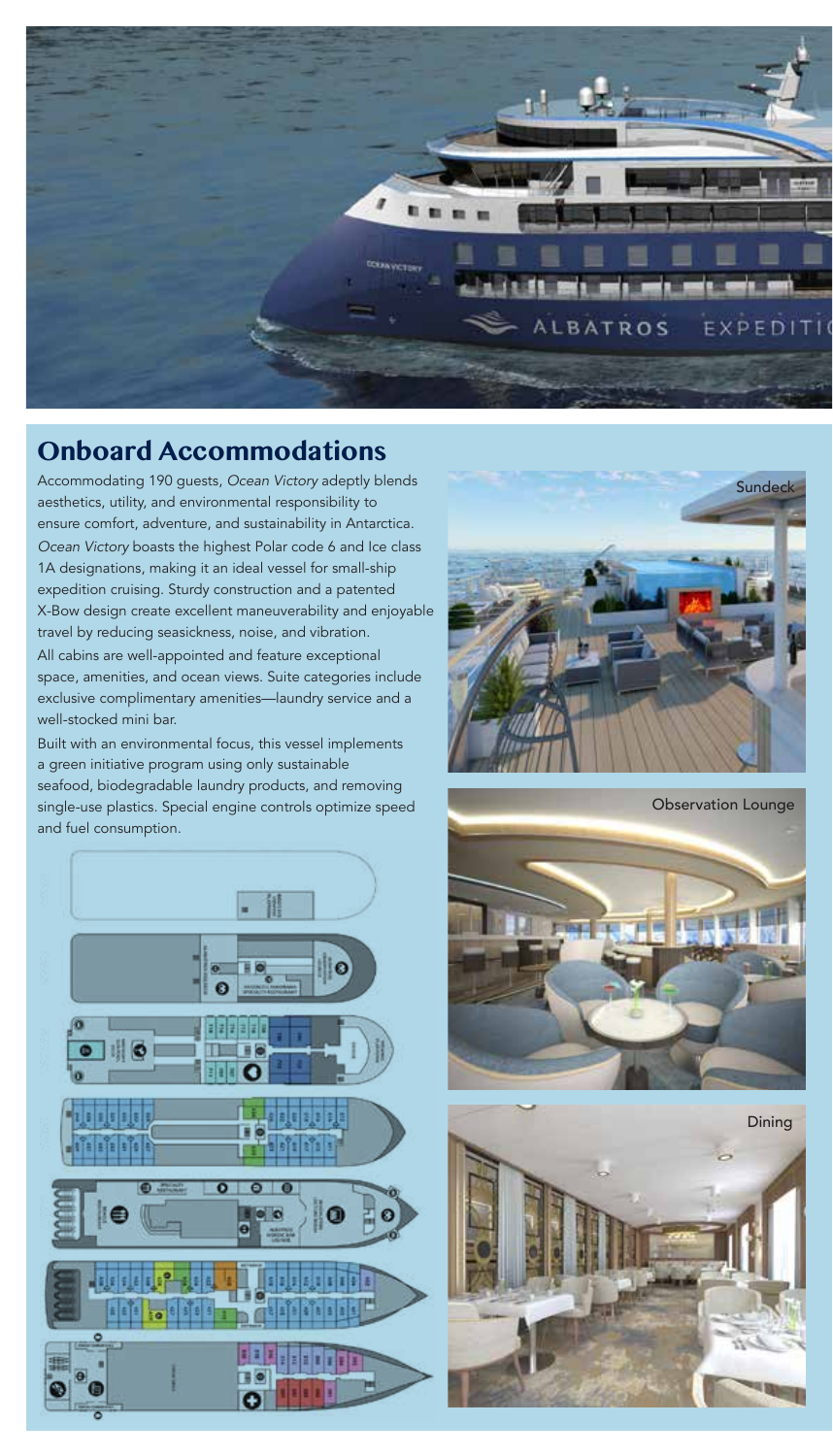

Each cabin offers exterior ocean views, individual climate control, closets, TV, writing desk and chair, and private en suite bathroom with bathrobes, shampoo, shower gel, and hair dryer. Most cabins can be configured as two twin beds or one king bed.











D — Albatros State Porthole Porthole window (located on Decks 3 and 4 approx. 236 sq.ft.)

#### Floor-to-ceiling windows (located on Deck 7—approx. 172 sq.ft.) E — French Balcony Suite

C — Balcony State Private balcony with floor-to-ceiling windows (located on Decks 4 and 6 approx. 258 sq.ft.)

B1 — Balcony Suite Sitting area and private balcony with floor-toceiling windows (located on Deck 4—approx. 376 sq.ft.)

Sitting area and private balcony with floor-toceiling windows (located on Decks 4 and 6 approx. 301 sq.ft.) B2 — Junior Balcony Suite

ARAKUR USHUAIA RESORT & SPA Before embarkation, stay at the elegant and state-of-the-art Arakur Ushuaia Resort & Spa, perched atop an outcrop inside the Reserva Natural Cerro Alarkén. The property's design fulfills the standards of sustainable architecture. Each room features indigenous Argentine materials, including copper, marble, stone, woods, and leather.







A — Junior Suite Additional sofa bed, sitting area, and private balcony with floor-toceiling windows (located on Deck 7—approx. 452 sq.ft.)

Two-bedroom suite, additional sofa bed, table and chairs, and private balcony with floor-to-ceiling windows (located on Deck 4—approx. 484 sq.ft.) **PS** — Premium Suite



Porthole window (located on Deck 3 approx. 193 sq.ft.) G - Single Porthole



 $\blacksquare$  F — Triple Porthole Additional sofa bed with a porthole window (located on Deck 3—approx. 236 sq.ft.)

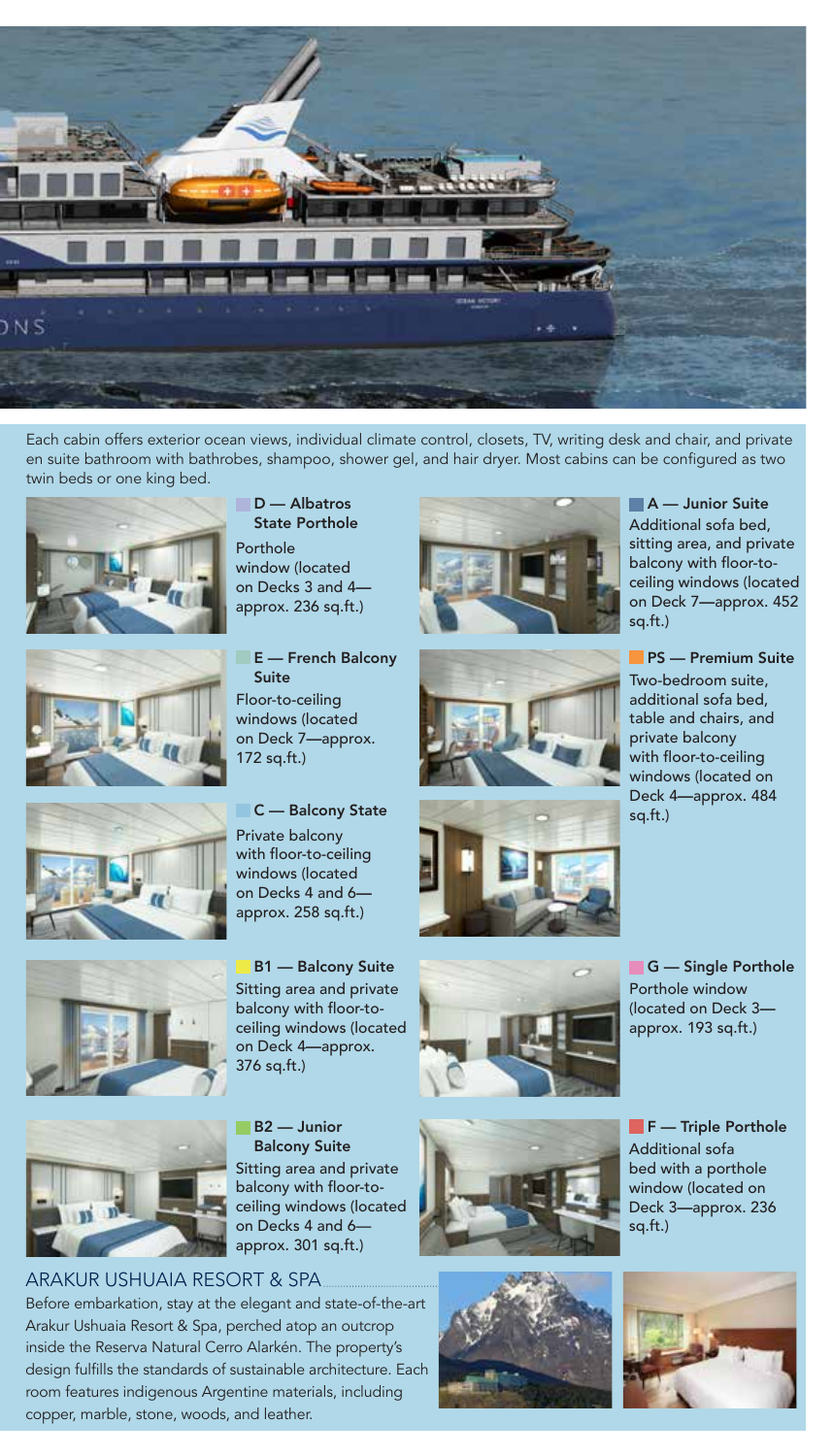## Optional Pre-Tour Buenos Aires



Experience summer in Argentina as you explore its sophisticated capital city, Buenos Aires—where rich historic sites, charming shops and restaurants, and welcoming locals create a splendid combination of old and new.

### **Pre-Tour Itinerary** *(subject to change)*

- Day +1: En Route from U.S.
- Day +2: Arrive in Buenos Aires (D) Special dinner and tango performance
- Day +3: Buenos Aires / Guided Sightseeing / Leisure Time (B,Snack) Panoramic city tour, Recoleta Cemetery, Plaza de Mayo, Casa Rosada, the Metropolitan Cathedral, the Cabildo, afternoon and evening at leisure
- Day +4: Buenos Aires / Flight to Ushuaia / Main Program (B) After breakfast, guests with a flight per the suggested time will take a complimentary group transfer to the airport for the flight to Ushuaia

## **What's Included**

- 2 nights accommodations at Alvear Art Hotel—pictured below—(or similar) with breakfast each morning
- Special 3-course dinner and tango performance
- Buenos Aires panoramic city tour
- All gratuities and porterage
- All airport and hotel transfers

(NOTE: internal flight from Buenos Aires to Ushuaia is not included)

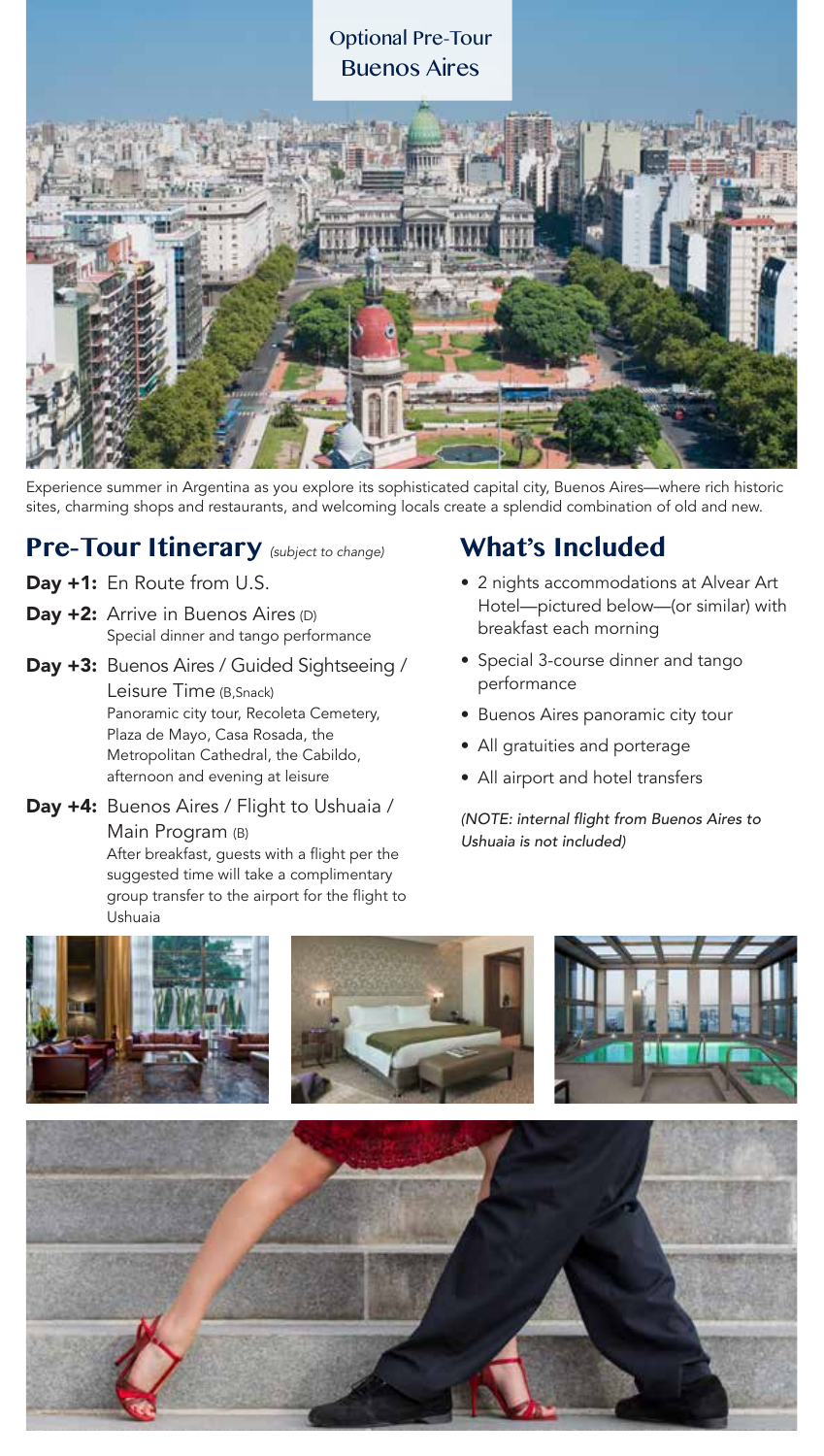

Hold on to your hat while you experience the thundering roar and huge clouds of spray from one of the most spectacular waterfalls in the world—that's four times the width of Niagara Falls and includes 275 separate falls.

## **Post-Tour Itinerary** *(subject to change)*

- Day 12: Flight to Buenos Aires Leisure time at the hotel
- Day 13: Flight to Iguazú Falls (B,L) Morning flight, afternoon guided tour of Iguazú Falls
- Day 14: Iquazú Falls Tour (B) Full day guided tour, optional Gran Aventura Safari Boat Tour excursion, leisure time
- Day 15: Iguazú Falls / Flight to Buenos Aires / Depart for U.S. (B) After breakfast, depart on the group transfer to the airport for the flight to Buenos Aires, where you'll connect with flights home

## **What's Included**

- 1 night accommodations at Alvear Icon Hotel in Buenos Aires and 2 nights at Meliá Iguazú—pictured below—(or similar) with breakfast each morning
- 1 box lunch
- 2 guided tours of Iguazú Falls
- All gratuities and porterage
- All airport and hotel transfers
- Internal round-trip airfare between Buenos Aires and Iguazú Falls

(NOTE: internal flight from Ushuaia to Buenos Aires is not included)

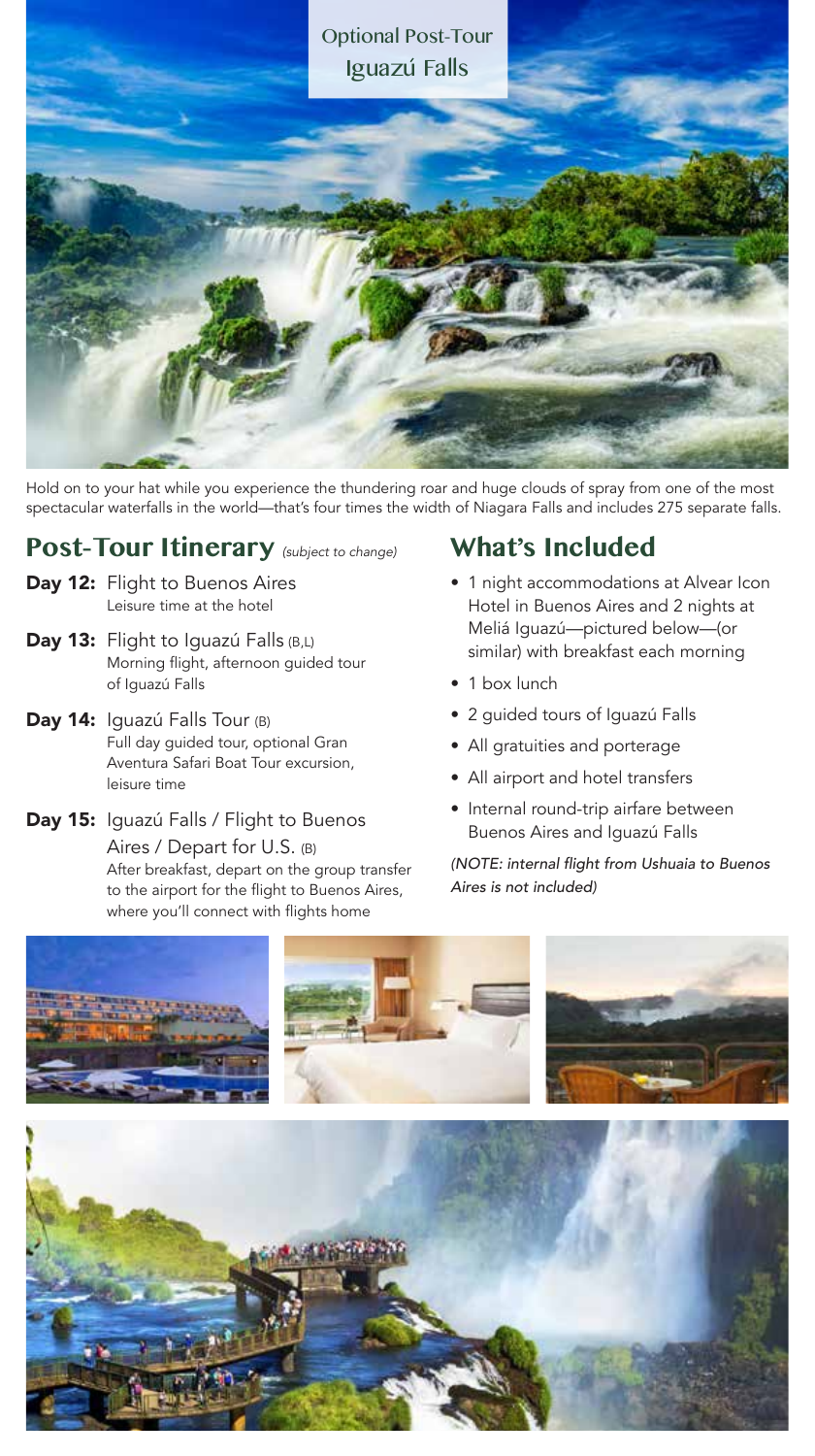## Antarctica Discovery

#### JANUARY 11-22, 2023

Buenos Aires Pre-Tour: January 9-12, 2023 Iguazú Falls Post-Tour: January 22-25, 2023 

To secure your spot, please contact the Flying Longhorns travel office at 800-594-3900 or travel@texasexes.org with questions or to make your reservation. Or you may fax the reservation form to us at 512-672-6134.

Additional information about Flying Longhorns trips may be found at www.TexasExes.org/Travel.

#### GUEST INFORMATION:

| <b>Stateroom Category</b>   | <b>Standard Rate</b> | Special Rate* |
|-----------------------------|----------------------|---------------|
| D - Albatros State Porthole | \$10,392             | \$9,995       |
| E - French Balcony Suite    | \$12,399             | \$11,995      |
| C - Balcony State           | \$14,392             | \$13,995      |
| B2 - Balcony Suite          | \$16,392             | \$15,995      |
| B1 - Balcony Suite          | \$18,399             | \$17.995      |
| A - Junior Suite            | \$20,399             | \$19,995      |
| PS - Premium Suite          | \$22,399             | \$21,995      |
| $G -$ Single                | \$16,499             | \$15,995      |
| F - Triple Porthole†        | \$8.392              | \$7.995       |

Buenos Aires Pre-Tour: \$1,495\* l Single Pre-Tour: \$1,995 Iguazú Falls Post-Tour: \$2,295\* l Single Post-Tour: \$3,795

Final payment is due 195 days prior to departure, that is, on or before June 30, 2022.

CUT HERE

**CUTHERE** 

| City: <u>City: City:</u> City: City: City: City: City: City: City: City: City: City: City: City: City: City: City: City: City: City: City: City: City: City: City: City: City: City: City: City: City: City: City: City: City: City                                                     |                               |
|-----------------------------------------------------------------------------------------------------------------------------------------------------------------------------------------------------------------------------------------------------------------------------------------|-------------------------------|
|                                                                                                                                                                                                                                                                                         |                               |
|                                                                                                                                                                                                                                                                                         |                               |
|                                                                                                                                                                                                                                                                                         |                               |
| Home Phone: Alt. Phone: Alt. Phone: Alt. Phone:                                                                                                                                                                                                                                         |                               |
| <b>DEPOSIT PAYMENT:</b>                                                                                                                                                                                                                                                                 |                               |
| Card Type: ■ ACH (Automated Clearing House) ■ MasterCard/Visa                                                                                                                                                                                                                           | □ American Express □ Discover |
|                                                                                                                                                                                                                                                                                         |                               |
|                                                                                                                                                                                                                                                                                         |                               |
|                                                                                                                                                                                                                                                                                         |                               |
|                                                                                                                                                                                                                                                                                         |                               |
| <b>CATEGORY SELECTION &amp; DEPOSIT:</b>                                                                                                                                                                                                                                                |                               |
|                                                                                                                                                                                                                                                                                         |                               |
| # __________ guests joining pre-tour (\$500/person) +                                                                                                                                                                                                                                   |                               |
| # __________ guests joining program (\$2,500/person) +                                                                                                                                                                                                                                  |                               |
| # _________ guests joining post-tour (\$500/person) = <b>TOTAL DEPOSIT: \$</b> ___________________________                                                                                                                                                                              |                               |
| ANTARCTICA OPTIONAL EXCURSION (added to your final invoice)—book early; limited space available:                                                                                                                                                                                        |                               |
| # _________ guests joining Sea Kayaking—one-time outing—(\$250/person)                                                                                                                                                                                                                  |                               |
| # ________ guests joining Polar Camping (\$350/person)                                                                                                                                                                                                                                  |                               |
| I/we have read, understand, and agree to the full Terms & Conditions at terms.orbridge.com and the COVID-19<br>Acknowledgement at orbridge.com/wellness; and I/we agree that Orbridge, LLC is authorized to charge my credit card<br>above and/or take my/our deposit for this program. |                               |
|                                                                                                                                                                                                                                                                                         |                               |
|                                                                                                                                                                                                                                                                                         |                               |

Reservations, Deposits and Final Payment. To secure your reservation, deposits are due upon placing a reservation as follows: \$2,500 per person per program and \$500 per person for any pre-tour and/or post-tour. Deposits are payable by check, ACH, wire transfer or major credit card. Final payment, including any pre-tour and/or post-tour, optional excursion(s) fees and optional electives, is payable by check, ACH, wire transfer or major credit card, and is due no later than 195 days prior to the program's scheduled departure date. If your reservation is made between the final payment due date and the program's scheduled departure date, the full cost of the program, plus any pre-tour and/or post-tour, optional excursion(s) fees and optional electives, is due at the time of registration, payable by check, ACH, wire transfer or major credit card. If final payment is not received by Orbridge by the final payment due date, Orbridge may, at any time and with or without notice, cancel your reservation in its sole discretion with no right of refund. CST#2098750-40 WST#602828994

Reservation Cancellations and Refunds. All cancellations must be submitted to Orbridge in writing. If the cancellation notice is received by Orbridge: (a) more than 195 calendar days prior to the scheduled departure date, all monies paid to Orbridge for the main program and for any pre-tour and/or post-tour will be refunded in full; (b) between 195 and 150 days prior to the scheduled departure date, a 25% cancellation fee will be applied to the full cost of the program, including any pre-tour and/or post-tour, and the balance will be refunded; (c) between 149 and 120 days prior to the scheduled departure date, a 50% cancellation fee will be applied to the full cost of the program, including any pre-tour and/or post-tour, and the balance will be refunded; (d) within 119 days prior to the scheduled departure date, a 100% cancellation fee will be applied to the full cost of the program, including any pre-tour and/or post-tour. In addition to and not in lieu of the foregoing, a Cancellation Fee equal to 100% of the carrier charge applies to all non-refundable airfares due to your cancellation made at any time prior to the scheduled program departure date, as applicable. Refunds, if any, will be processed within 30 calendar days of our receipt of your written notice.

\*Special group rate; limited offer. Rates are per person based on double occupancy except where noted as Single or †Triple Porthole sold per person, in U.S. dollars. Airfare not included. Single and Triple availability limited. Pre-tour rate is per person based on double occupancy except where noted as Single, in U.S. dollars. Single availability limited. Airfare, including flights from Buenos Aires to Ushuaia, is not included. Post-tour rate is per person<br>based on double occupancy, in U.S. dollars. Internal round-tri for the internal flight from Ushuaia to Buenos Aires, is not included. \*\*A complement to the educational component of this journey, Expedition Libraries are curated collections of useful resources and background reading tailored to this program. Place your deposit on or before the specified date, and one Expedition Library per room will be sent after receipt of final payment. Libraries may be purchased; please call for details. UTEX.ANT.23 For complete Terms & Conditions, visit terms.orbridge.com | Copyright © 2022 Orbridge, LLC | www.orbridge.com | (866) 639-0079